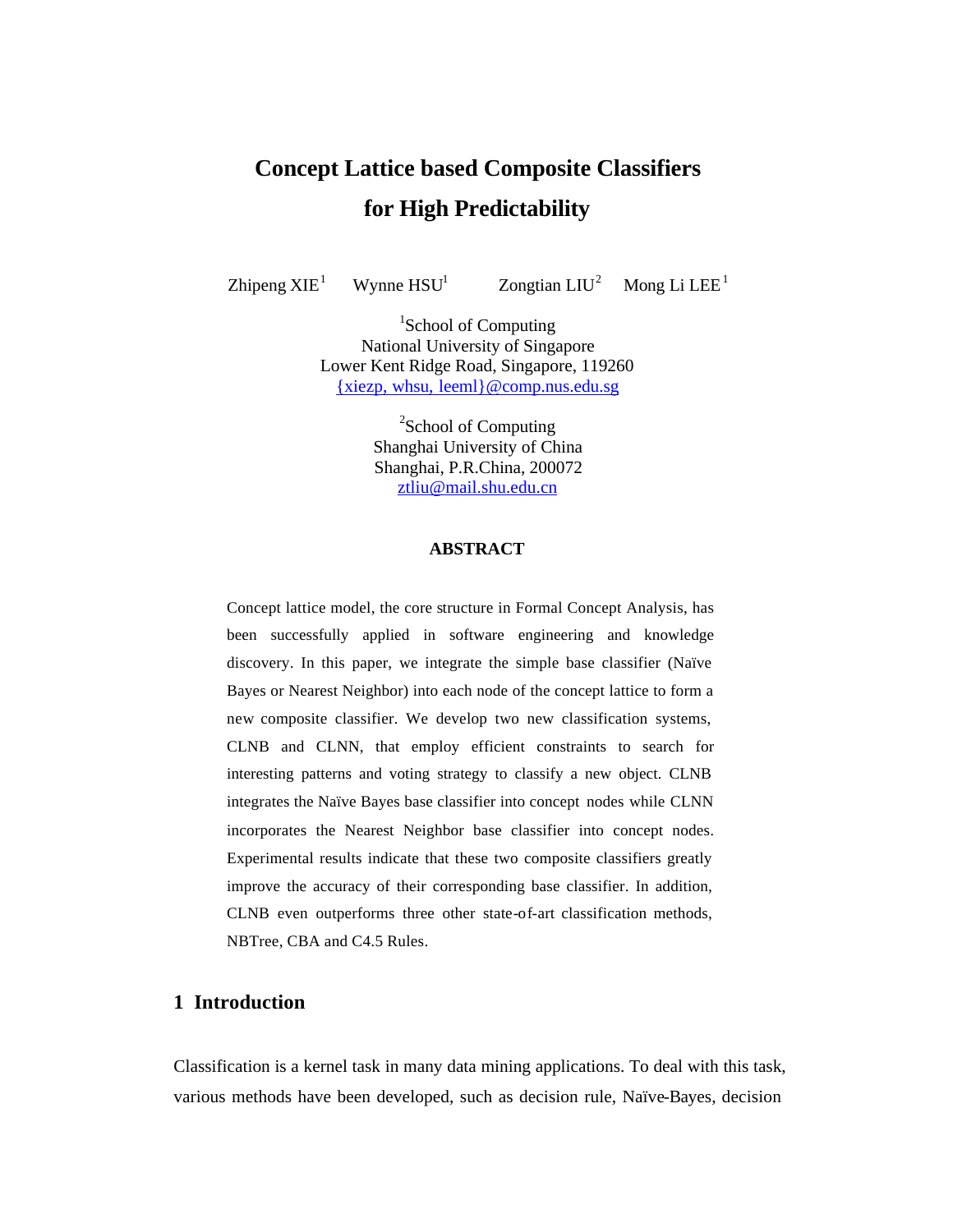tree, nearest neighbor and neutral network. Different classification methods have different decision planes, and are appropriate for different situations. There is no one single method that is the best for all situations. As a result, in recent years, researchers begin to focus their efforts towards improving predictive accuracy through the integration of a number of different classifiers. Naïve Bayes tree learner NBTree [Kohavi96] and lazy Bayesian rule learning algorithm LBR [Zheng00] are examples of these recent efforts.

The main thrust of NBTree and LBR is in the use of a contextual rule for classification instead of the normal classification rule. In machine learning, a classification rule takes the following form:

# **If**  $P_1 \tilde{U} P_2 \tilde{U} \dots \tilde{U} P_r$  then  $C_i$ ,

where each  $P_i$  (*I*  $\mathbf{f}$ *i* $\mathbf{f}$ *r*) is a descriptor (or attribute-value pair in relational table) of object, and  $C_j$  is a class label. Such a rule means that an object will be classified as  $C_j$ if it satisfies all the descriptors,  $P_i(I \mathbf{f} \mathbf{i} \mathbf{f} \mathbf{r})$ . NBTree and LBR generalize the above classification rule to define contextual rule:

# **If**  $P_1 \tilde{U} P_2 \tilde{U} \dots \tilde{U} P_r$  then use  $CLS_i$ ,

where  $CLS_i$  is a classifier called base classifier. Such a contextual rule means that  $CLS_i$  can used to classify an object if the object satisfies all the descriptors. By thinking  $C_j$  as a classifier that classifies any object as  $C_j$ , it is clear that normal classification rule is just a special case of a contextual rule.

Kohave et. al. presented Naïve Bayes tree learner, called NBTree [Kohavi96], that combines naïve bayesian classification and decision tree learning. It uses a tree structure to split the instance space into sub-spaces defined by the path of the tree. A naïve Bayesian classifier is generated in each sub-space. Each leaf of the naïve Bayesian tree contains a local naïve Bayesian classifier. As in many other learning algorithms that are based on tree structure, NBTree suffers from the small disjunct problem. To tackle this problem, Zheng Z., et. al. [Zheng00] applied lazy learning techniques to Bayesian tree induction and presented the resulting lazy Bayesian rule learning algorithm LBR. LBR constructs a bayesian rule specifically for an input test example and uses this rule to predict the class label of the example.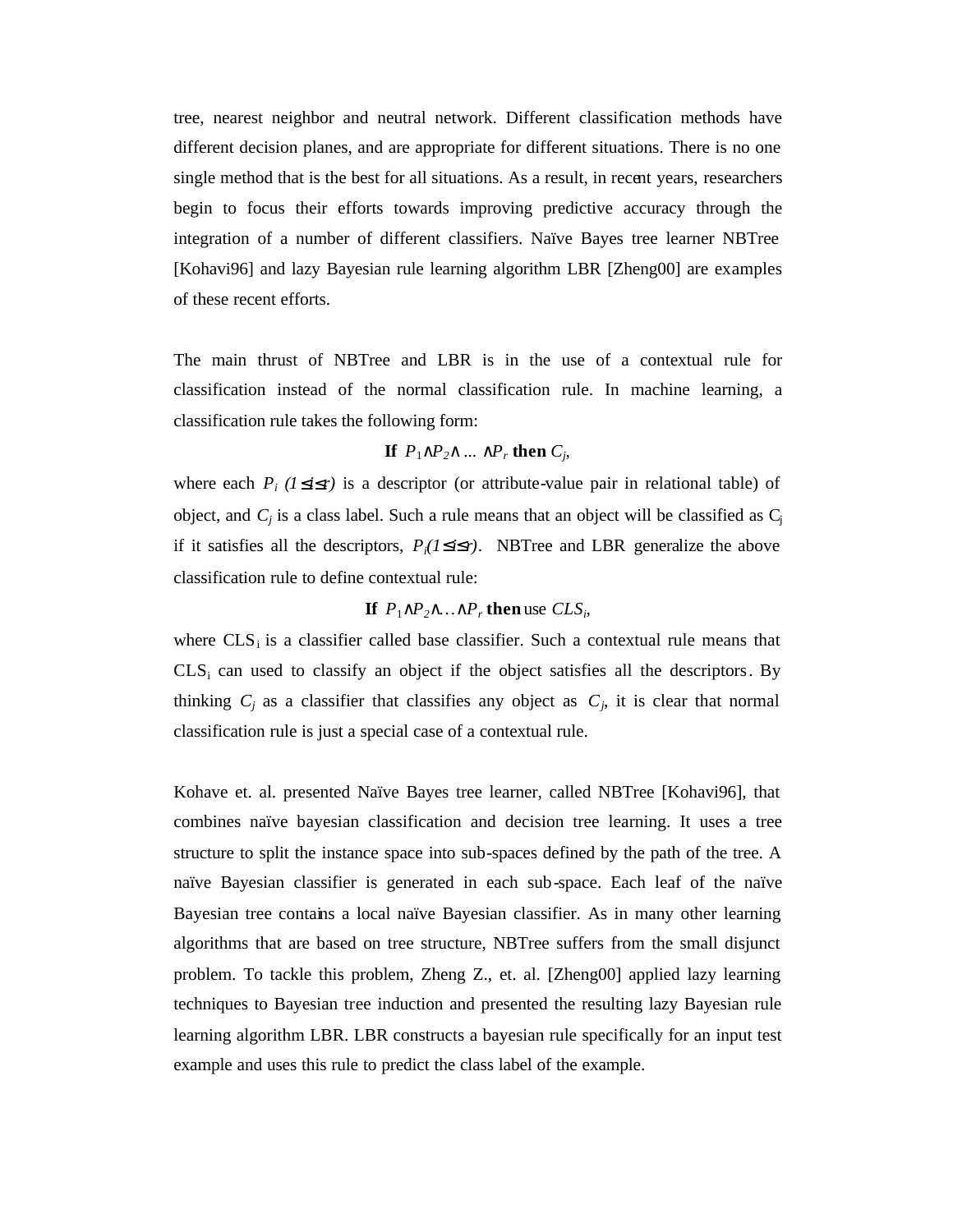Due to the flexibility of allowing different classifiers for different sub-instances of the data space, both NBTree and LBR have achieved better accuracy than C4.5 and naïve Bayes classifiers. However, this improvement on accuracy is limited by their principle of local search. A local maxima of accuracy will stop further search for interesting and useful rules.

In this paper, we propose a framework that employs a more expressive structure, the concept lattice, to avoid local maxima. The concept lattice structure enables one to exhaustively extract all the bayesian rules. Here, strategies for pruning the concept lattice are very important for efficient learning. Three types of constraints are presented and integrated into the top-down construction procedure to prune the lattice structure. In addition, the proposed framework also works with any simple classification method so long as an efficient technique for accuracy estimation for that classification method is available.

We would like to highlight the following important fact: Given a test example, there will be multiple rules that are matched and the corresponding classifiers get activated. A majority voting strategy is then applied to classify the test example. Such voting strategy is similar to the multi-classifier techniques such as Bagging [Breiman96] and Boosting [Freund96] in that they all use multiple classifiers to vote on decision. However, they are also different in that, for our framework, only the activated classifiers (whether a classifier is activated or not is determined by the input test example) can take part in the voting, but for Bagging and Boosting, all the classifiers will be used to vote regardless of what the input test example is like. The reason for such difference is because each classifier (except the root classifier) in our algorithm framework is induced on a subset of training examples that share some common features, while each classifier in Bagging or Boosting is learnt on a sample of training set based on randomly sampling.

The paper is organized as follows. Section 2 provides some background information on two simple classification methods, namely Naïve Bayes and Nearest Neighbor. A short discussion is made on the accuracy estimation techniques used in both methods. Section 3 presents our algorithm framework for embedding simple classifier into concept node of concept lattice. Three types of constraints for pruning the concept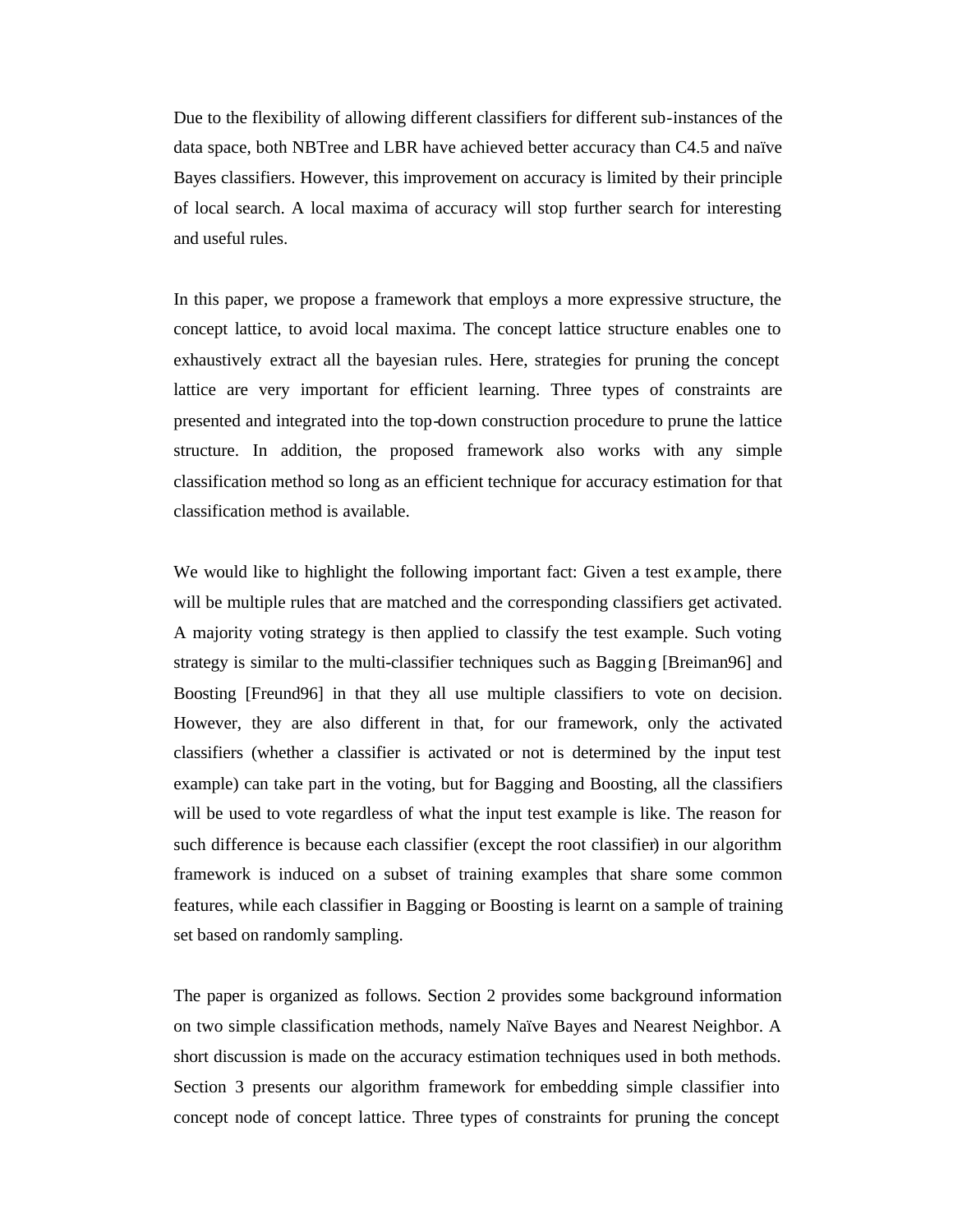lattice structure have been proposed. A post-processing pruning strategy is designed that is based on chi-square test. The majority voting strategy for classifying a new object is also presented. Section 4 shows the realization of our framework in the form of two new classification learning systems, called CLNB (Concept Lattice Naïve Bayes classification learning system) and CLNN (Concept Lattice Nearest Neighbour classification learning system). Experimental results on 26 datasets shows that both systems have shown great improvement in terms of the predictive accuracy over their corresponding base classifiers. In addition, *CLNB* even outperforms several state-ofart classifiers.

## **2 Simple Classifiers and Accuracy Estimation**

For simplicity, we assume a dataset to be a relational data table with only nominal attributes, which consists of the descriptions of *n* objects in the form of tuples. These *N* objects have been classified into *q* known classes,  $C_1$ ,  $C_2$ , ...,  $C_q$ . Each object in the database is described by *m* distinct attributes,  $Attr_1$ , ...,  $Attr_i$ , ...,  $Attr_m$ , so that in an instantiation of object description, an attribute  $Attr_i$  takes on the value  $v_{ij} \in$ *domain*(*Attri*). Let *U* denote the set of objects and *A* denote the set of attributes. Various kinds of classification method have been developed to induce classifiers on a dataset, and the classifier can be thought as a function assigning a class label to a newly-seen object.

Among the many existing classification methods, Naïve Bayes [Duda73] and Nearest Neighbor [Dasarathy91] are two simplest but efficient classification techniques and have been studied widely. They will be used to induce the base classifers to be incorporated into the concept nodes. Accuracy estimation is used to approximate classifier's performance. Accuracy estimation techniques will be used for the base classifiers, with efficiency taken into consideration.

#### **2.1 Naïve Bayes Classifier**

Naïve Bayes, as a typical eager learning algorithm, is simple and computational efficient. In spite of its simplicity, it has proved to be a surprisingly successful method,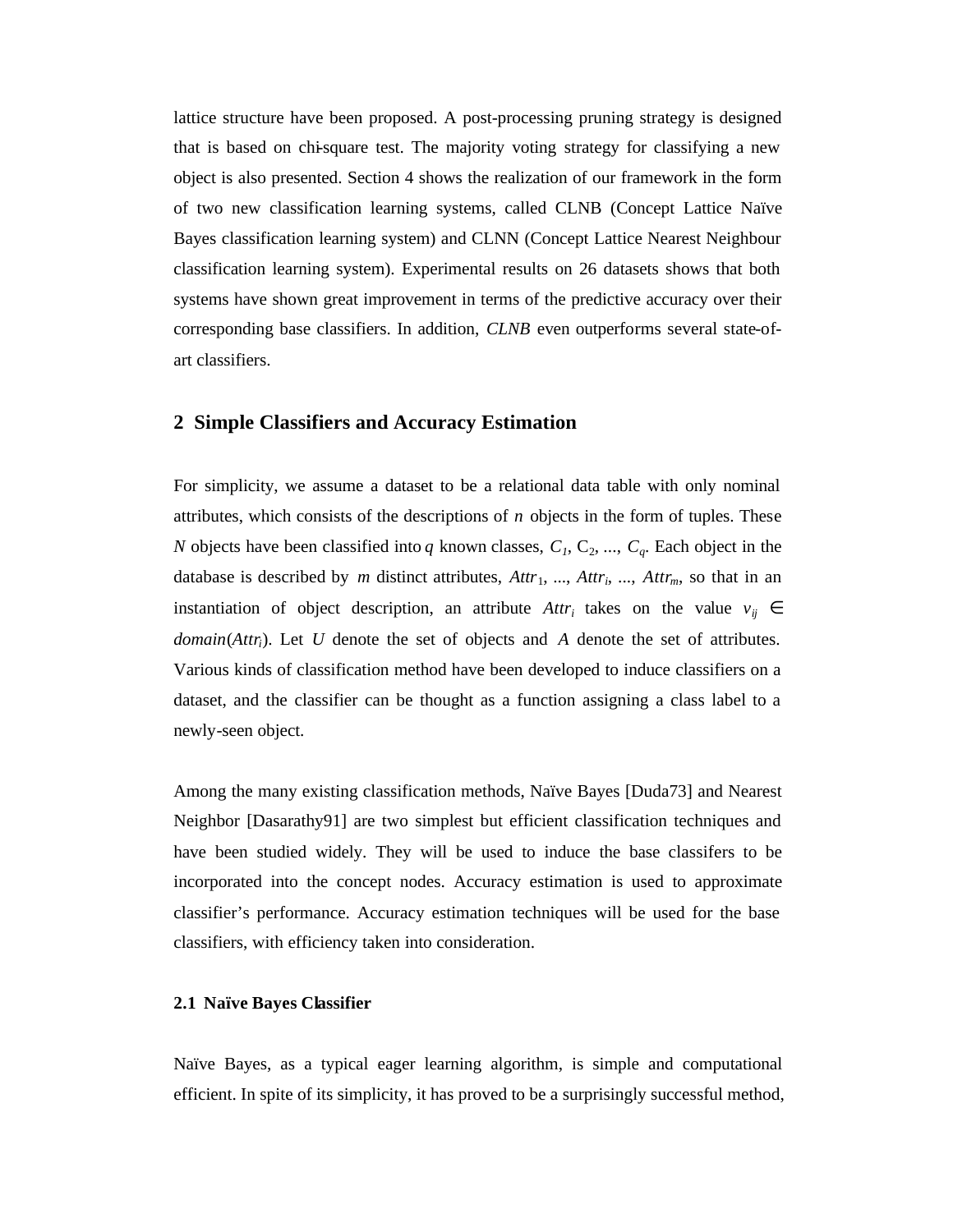and has outperformed much more complicated methods in many application domains. In addition, it is also robust to noise and irrelevant attributes and is easy to understand. Naïve Bayes is based on the assumption that attributes are conditionally mutually independent given the class label. Formally, the probability of a class label value *C<sup>i</sup>* for an unlabelled instance  $V=(a_1, ..., a_m)$  consisting of *m* attribute values is given by  $P(C_i|V)=P(C_i)$ <sup>'</sup> $P(V|C_i)/P(V)$ . According to the assumption, it holds that  $P(V|C_i) = \prod_{k=1}^{m}$  $\prod_{k=1} P(a_k \mid C_i)$  $(a_k | C_i)$ . The class label, with the highest probability given the instance *V,* is used as the predicted class. Note that we do not need to compute the value of *P(V).* This is because *P(V)* is a constant for a given *V*.

For Naïve Bayes, typically leave-one-out strategy is used to obtain the accuracy on a training set. This strategy can be implemented efficiently with a time complexity that is linear to the number of objects, number of attributes, and number of label values [kohavi96].

#### **2.2 Nearest Neighbor Classifier**

The *k-*Nearest Neighbor classification, also called memory-based or case-based learning, is lazy. It finds the *k* nearest neighbors of a unlabelled instance *V* in the training set according to some metric or "distance" function, and then predicts the class label of *V* as the class that occurs the most frequently among all the *k* neighbors. Various distance metrics have been developed for nearest neighbor algorithm, among which the probability-based metrics are the most promising [Blanzieri99]. In this paper, SF2 metric is used [Short81]. It relies on probabilistic consideration and was later generalized to multi-class by Myles and Hand [Myles90]. For any two instance *V*<sub>1</sub>={a<sub>11</sub>*,* a<sub>12</sub>*, ...,* a<sub>lm</sub>} and *V*<sub>2</sub>={a<sub>2</sub>*t, a*<sub>2</sub>*z<sub>1</sub>, ...,* a<sub>2m</sub>}, the SF2 distance between them is defined as follows:

$$
sf2(V_1, V_2) = \sum_{i=1}^{|C|} |p(C_i | V_1) - p(C_i | V_2)|
$$

Through applying Bayes theorem and using the same independent assumption as Naïve Bayes, we have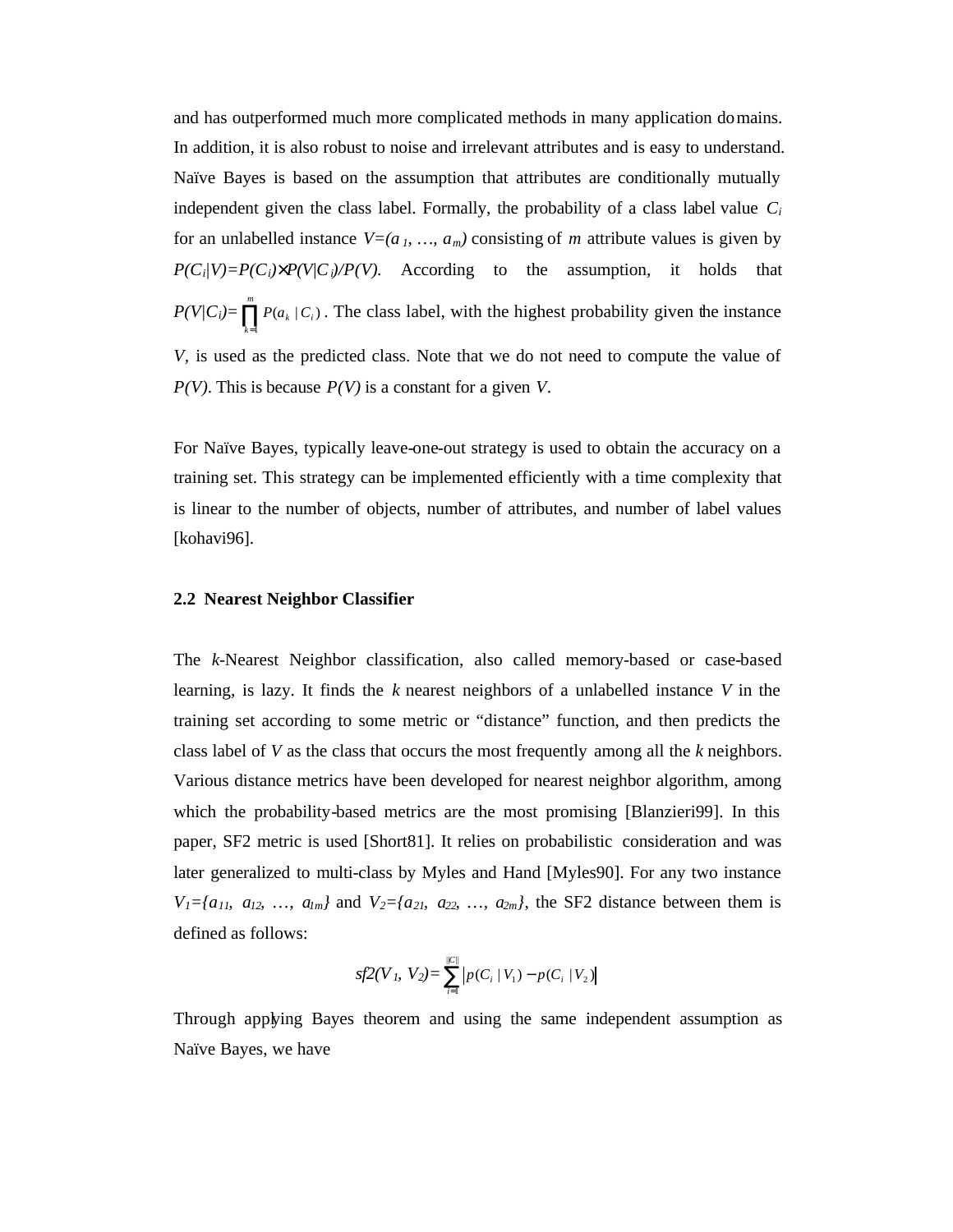$$
s f2(V_1, V_2) = \sum_{i=1}^{\lfloor |C|\rfloor} \frac{\left|\prod_{j=1}^m p(a_{1j} \mid C_i) p(C_i) - \prod_{j=1}^m p(a_{2j} \mid C_i) p(C_i)\right|}{\sum_{k=1}^{\lfloor |C|\rfloor} \prod_{j=1}^m p(a_{1j} \mid C_k) p(C_k)} - \sum_{k=1}^{\lfloor |C|\rfloor} \frac{p(a_{2j} \mid C_i) p(C_i)}{\sum_{k=1}^m \prod_{j=1}^m p(a_{2j} \mid C_k) p(C_k)}\right|,
$$

where *||C||* represents the number of classes.

After the distance metric is defined, 1-Nearest neighbor classification procedure can be easily applied to predict the class of a given unknown instance through assigning it to the class of the nearest one with respect to the metric defined above.

Since the distance between two instances depends on the estimates of probabilities and the count information (which needs to be updated with the removal of instances), it is not efficient to implement the leave-one-out accuracy estimation strategy. To solve this problem, an approximate solution is adopted whereby we just compute all the pair-wise distances of the instances with the estimates of probabilities without updating the count information.

#### **2.3 Probability Estimation**

In implementing the above classifiers, techniques should be developed to estimate  $p(a|C_i)$  and  $p(C_i)$ . The simplest probability estimates are the occurrence frequencies, which is used to estimate  $p(C_i)$ , that is,  $p(C_i)=N(C_i)/N$ , where *N* is the number of the training examples, and  $N(C_i)$  is the number of the training examples with class  $C_i$ . As for estimating the conditional probability  $p(a_k|C_i)$ , we adopt the Laplace-corrected estimate, which leads to  $p(a_k|C_i)=(N(a_k, C_i)+f)/(N(C_i)+fn_i)$ , where  $n_i$  is the number of values of the *k*-th attribute, and *f* is a multipicative factor (default value as  $1/N$ ) [Domingos97].

## **3 Contextual and Composite Classifiers**

Ever since R. Wille [Wille82] proposed the theory of formal concept analysis in the early 1980s, concept lattice has been widely and successfully used in many fields including data mining and machine learning. In knowledge discovery, concept lattice can be constructed from relational data set, from which various kinds of rules, such as implication rules [Godin94], association rules [Pasquier99] and classification rules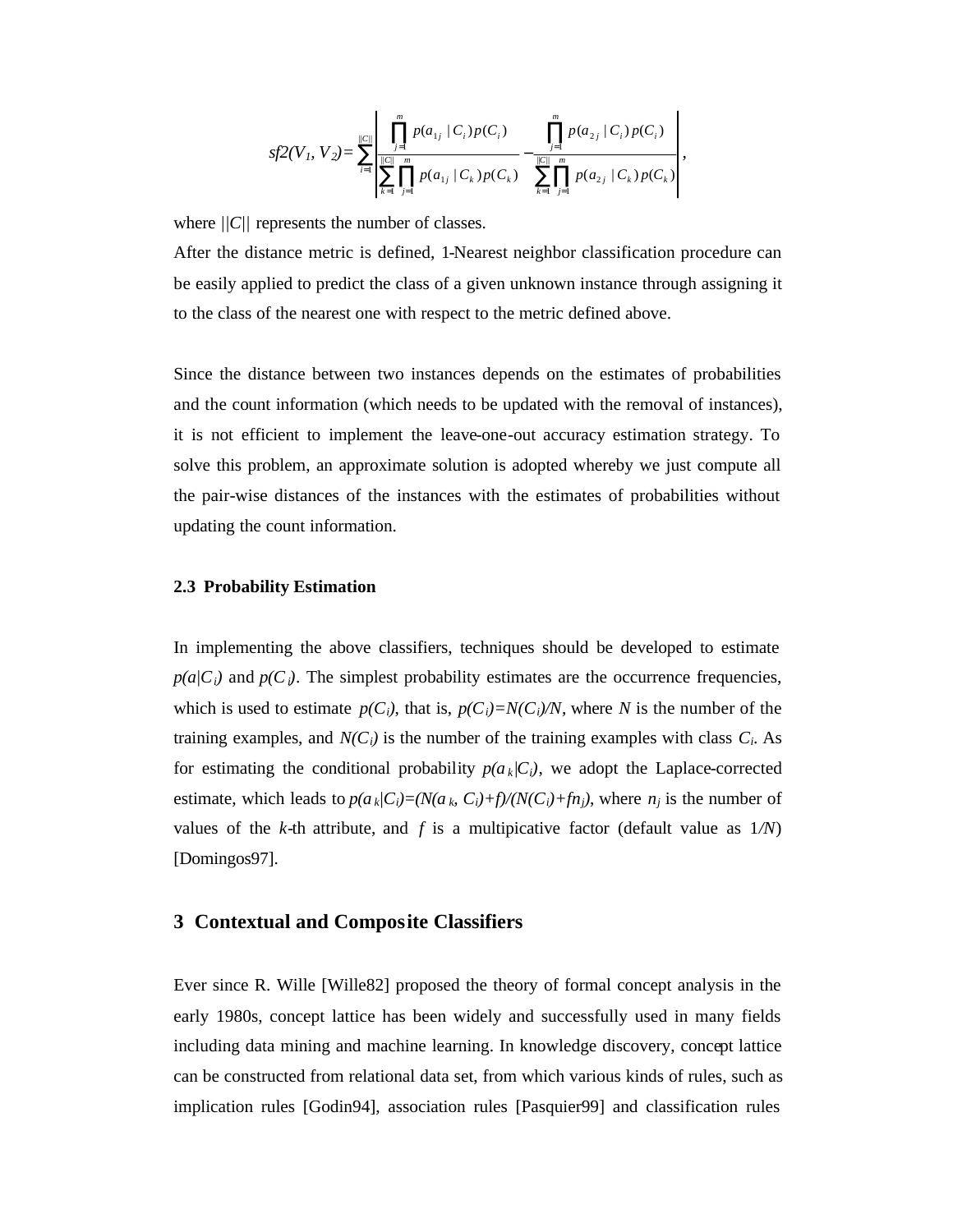[Mephu94], can be extracted. Our paper focuses on classification through the incorporation of base classifiers into concept nodes. We present the details in the following subsections.

## **3.1 Contextual classifier: Formal concept meets base classifier**

In formal concept analysis, formal context is a triple *K=(U, D, R)*, where *U* is a set of objects, *D* is a set of descriptors, and *R* is a binary relation between *U* and *D*. Two functions, *f* and *g*, are defined in *K* as:  $"O_1 \mathbf{I} U$ :  $f(O_1) = \{d\mathbf{I} D | "x \mathbf{I} O_1(x R d)\}$  and " $D_1 \hat{\mathbf{I}} D$ :  $g(D_1) = \{x \hat{\mathbf{I}} U \mid u \hat{\mathbf{I}} D_1(x R d)\}.$  Any pair  $H_1 = (O_1, D_1)$  is called a formal concept in *K*, if it satisfies  $D_1 = f(O_1)$  and  $O_1 = g(D_1)$ , where  $O_1$  is called as the extent of  $H_1$ , and  $D_1$  the intent. We also use *Intent(H<sub>1</sub>)* and *Extent(H<sub>1</sub>)* to represent the intent and extent of concept  $H<sub>l</sub>$ . Clearly, each concept represents a subspace of the training instance space. These subspaces overlap each other, which is different from the decision tree whose leaf nodes form a partition of instance space. On the set of concepts, hierarchical order relation  $f{x}$  is defined: If  $H{I}$  and  $H{2}$  are two formal concepts in *K*,  $H_1$  is called a subconcept of  $H_2$ , denoted as  $H_1 \mathbf{f} H_2$ , provided that *Intent*( $H_1$ ) $\hat{E}$ *Intent*( $H_2$ ) (which is equivalent to *Extent*( $H_1$ ) $\hat{I}$ *Extent*( $H_2$ )). In this case,  $H_2$  is a supconcept of  $H_1$ . For any two different concepts  $H_1$  and  $H_2$ ,  $H_1$  is called a child of  $H_2$  ( $H_2$  is called a parent of  $H_1$ ), if  $H_1$ **£** $H_2$  and there is no other concept  $H_3$ satisfying  $H_1$ **£** $H_3$ **£** $H_2$ . The set of all the concepts in *K* and the hierarchical order defined on it form the concept lattice in *K*. A dataset with object set *U* and attribute set *A* can be transformed into a formal context  $K=(U, D, R)$  by setting  $D=f(A t t r_b)$  $v_{ij}$ )/Attr<sub>i</sub> $\vec{I}$  A,  $v_{ij}$  $\vec{I}$  domain(Attr<sub>i</sub>)}, and xR(Attr<sub>i</sub>,  $v_{ij}$ ) iff Attr<sub>i</sub>(x)= $v_{ij}$  for any x $\vec{I}$  U.

For simplicity of expression, a contextual rule *r* will take the form of *r: H® CLS*, where *H* is a formal concept, and *CLS* is the base classifier induced on the extent of *H*. It is easy to covert it to the form introduced in Section 1:

## **If** *ÙIntent(H)* **then** *CLS*.

Clearly, the training set of this contextual classifier is  $Extent(H)$ , so the accuracy estimation method can be applied directly, and *acc(r)* is used to denote the estimated accuracy of *r: H® CLS*.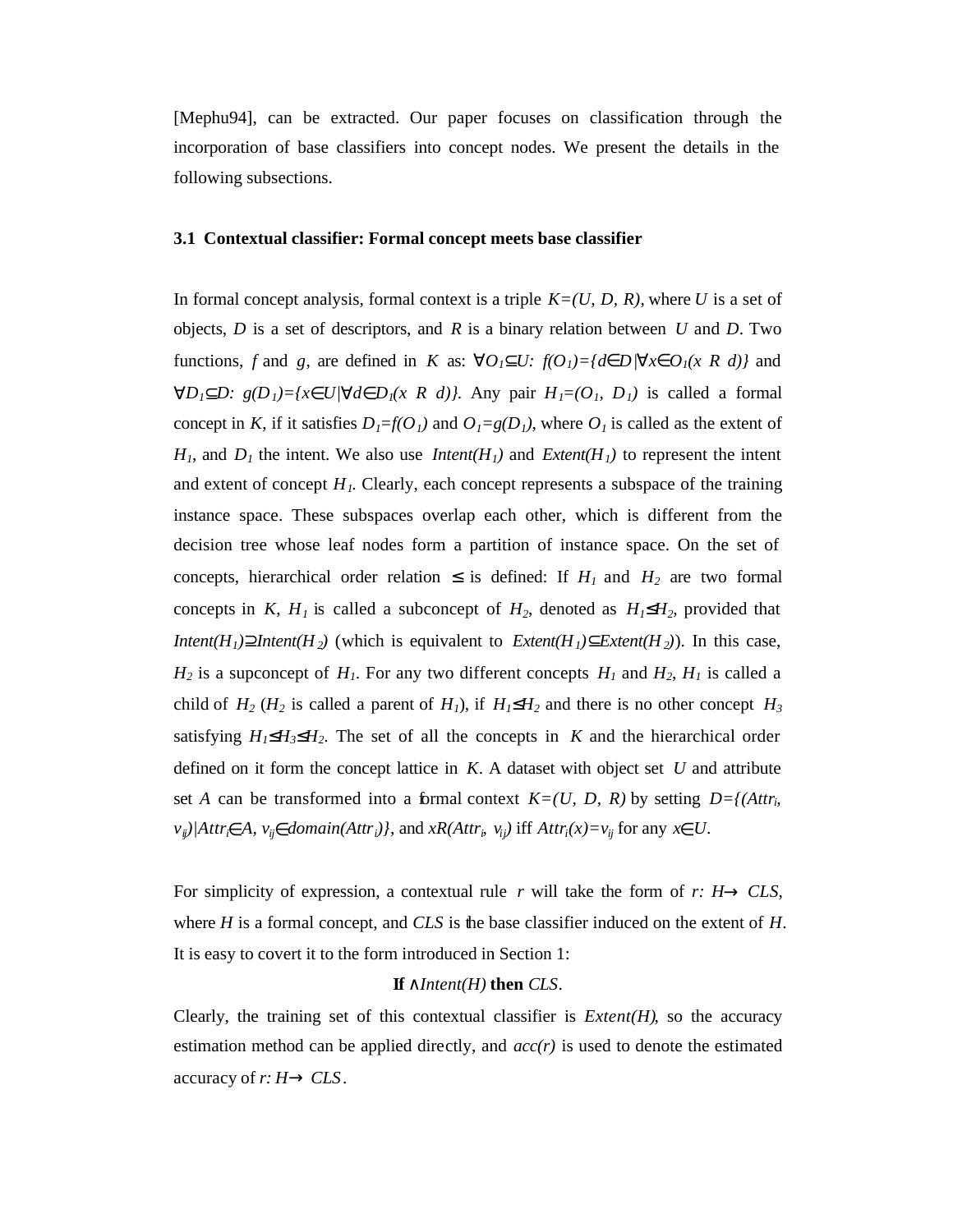For a contextual classifier  $r_1$ :  $H_1 \otimes CLS_1$  and a object *x*,  $r_1$  is said to be activated by *x* if *Intent*( $H_I$ ) $\hat{I}$  *x*. When  $r_I$  is activated by *x*,  $CLS_I$  can be used to predict the class of object *x*, with the predicted class denoted by  $r_1(x)$ .

However, the number of concept nodes is very large even for a medium-size data set, and given the one-to-one correspondence relationship between concept nodes and contextual classifiers, it is not practical to calculate the entire set of all the contextual classifiers. So, effective constraints must be adopted to restrict the search space. This is discussed in the next subsection.

#### **3.2 Using constraints to search contextual classifiers**

Given a concept  $H_1 = (O_1, D_1)$  and any feature  $d\hat{I}D - D_1$ , concept  $H_2 = (g(f(D_1 \hat{E}/d)))$ ,  $f(D_1 \tilde{E}{d})$  is called to be a direct subconcept of  $H_1$ . Any child  $H_2$  of node  $H_1$  is certainly a direct subconcept of  $H<sub>1</sub>$ , while a direct subconcept of  $H<sub>1</sub>$  is not necessarily a child of it.

A set of contextual classifiers is called a composite classifier. A composite classifier, *RuleSet*, is reduced if it satisfies the following three types of constraints:

- Support Constraints: Two threshold values are used in this constraint. On the one hand, each contextual rule r<sub>1</sub>:  $H_I \otimes CLS_I$  should satisfy  $||Extent(H_1)||^3$ a<sup>'</sup>//*U*//, where  $\alpha$  has a default value of 0.05. On the other hand, for any two contextual classifiers  $r_1$ :  $H_1 \otimes CLS_1$  and  $r_2$ :  $H_2 \otimes CLS_2$  in *RuleSet*, where  $H_1$  is an ancestor of  $H_2$ , the size of *Extent(H<sub>2</sub>)* should be large than  $\sigma/I$  *-*  $acc(H_I \otimes CLS_I)$ , the default value of  $\sigma$  is 3. Both the support constraints are used to guarantee the generalization ability of the learnt model.
- Accuracy Constraint: For any two contextual classifiers  $r_I$ :  $H_I \otimes CLS_I$  and  $r_2$ :  $H_2 \otimes CLS_2$  in *RuleSet*, where  $H_1$  is an ancestor of  $H_2$ , the estimated accuracies of  $r_1$  and  $r_2$  should satisfy  $\text{acc}(r_2) > \text{acc}(r_1) + \mathbf{d}^* \text{log}(\sqrt{|Extent(C_1)|/|Extent(C_2)|}).$ Default value of *d* is set as 0 in our experiment. The smaller the value of *d* is, the larger is the search space to be explored.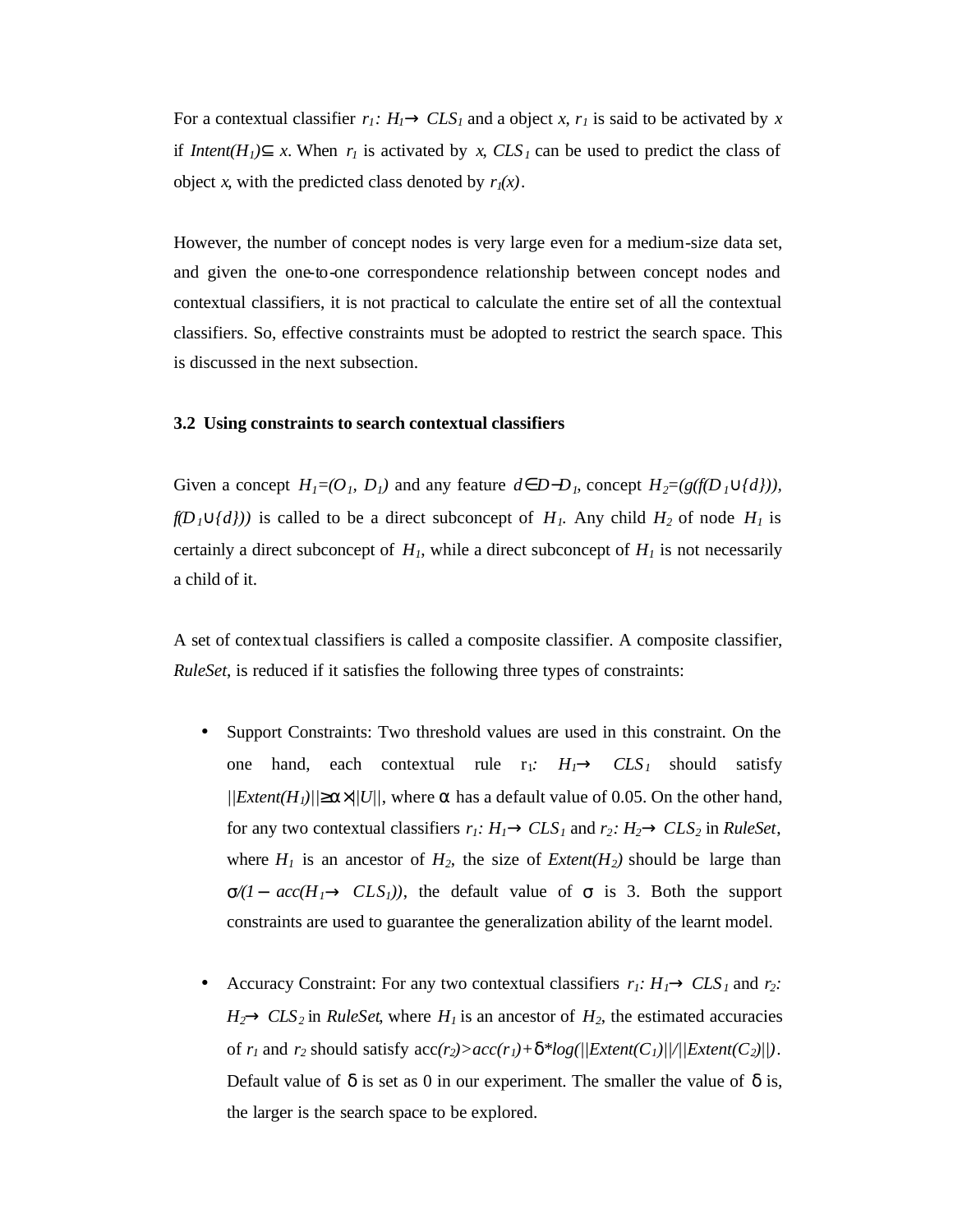• Reject Constraint: For a contextual classifier  $r_I$ :  $H_I \otimes CLS_I$  in *RuleSet*, if there is another contextual classifier  $r_2$ *:*  $H_2 \otimes CLS_2$  in *RuleSet* that satisfies *Intent*( $H_2$ )  $\tilde{I}$  *Intent*( $H_1$ ), then the size of *Extent*( $H_1$ ) should be not larger than  $g^2/|Extent(H_2)|$ , where  $g$  has a default value of 0.9. This constraint is used to prevent the occurrence of contextual rules that are similar to each other.

Based on the definition of direct sub-concept and the three types of constraints, our algorithm, as the pseudo-code listed below, searches for the interesting contextual classifiers in a top-down manner. It begins with the most general node (root node). For each node, our algorithm will compute all its direct subconcepts, if it satisfies all the contraints; otherwise, it will be removed.

| $\mathbf{1}$ | <i>RuleSet</i> <sub>i</sub> = $\mathbf{A}$ ; i=0, 1, , // <i>D</i> //;                                                         |
|--------------|--------------------------------------------------------------------------------------------------------------------------------|
| 2            | Add $r_{Root}: \{(U, f(U))\}$ @nil into RuleSet $_{\ f(U)\ }$ ;                                                                |
| 3            | <b>FOR</b> $i=0$ to $  D  -1$ <b>DO</b>                                                                                        |
| 4            | <b>FOR</b> each contextual rule r: $H \otimes nil$ in RuleSet <sub>liil</sub> DO                                               |
| 5            | IF $r$ satisfies the constraints of support and reject THEN                                                                    |
| 6            | train a base classifier CLS on $  Extent(H)  $ ;                                                                               |
| 7            | update rule r from $H \otimes nil$ to be $H \otimes CLS$ ;                                                                     |
| 8            | IF $r$ satisfies the constraint of accuracy THEN                                                                               |
| 9            | $SubCon=\{(g(f(Internet(H)\tilde{E}\lbrace d\rbrace)), f(Internet(H)\tilde{E}\lbrace d\rbrace))   d\tilde{I} D-Internet(H)\};$ |
| 10           | <b>FOR</b> each concept $H_s \in SubCon$ with $  Extent(H_s)  ^3k^2/  U  $ <b>DO</b>                                           |
| 11           | Insert $H_s \otimes nil$ into $Rule_{  Intent(Hs)  }$ ;                                                                        |
| 12           | <b>ENDFOR</b>                                                                                                                  |
| 13           | <b>ELSE</b>                                                                                                                    |
| 14           | Remove r from $RuleSet_{\text{liil}}$ and delete it;                                                                           |
| 15           | <b>ENDIF</b>                                                                                                                   |
| 16           | <b>ELSE</b>                                                                                                                    |
| 17           | Remove r from $RuleSet_{\{  i  \}}$ and delete it;                                                                             |
| 18           | <b>ENDIF</b>                                                                                                                   |
| 19           | <b>ENDFOR</b>                                                                                                                  |
|              | 20 ENDFOR                                                                                                                      |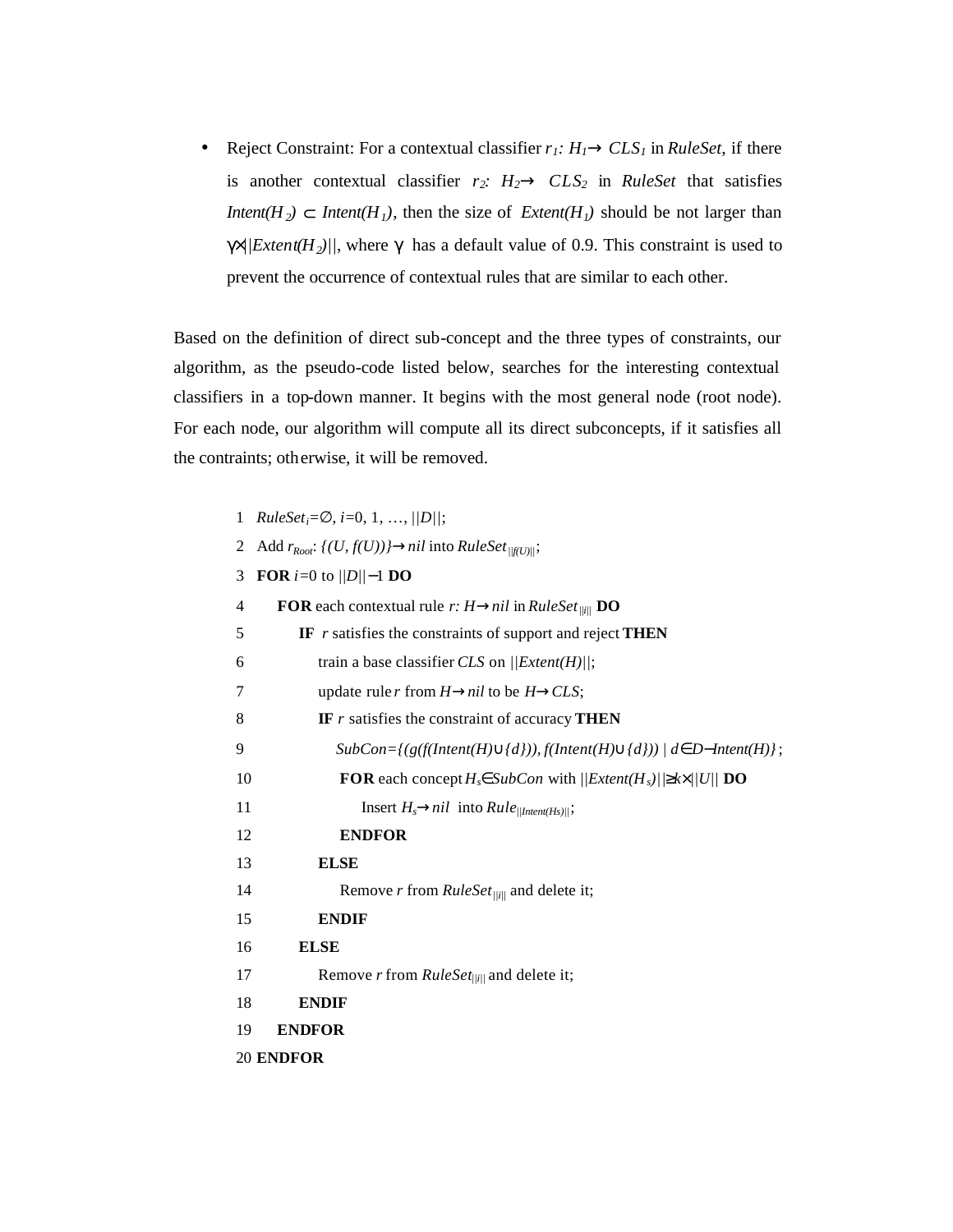#### **3.3 Pruning**

When searching the contextual classifier space, the constraint used is relatively weak to ensure that most of the interesting patterns can be obtained. Once we have searched through the contextual classifier space, we adopt a stronger pruning strategy to ensure a reliable improvement over the root classifier (which is constructed on the whole training set). Chi-square test, which is based on the comparison of observed frequencies with the expected frequencies, is employed to define the statistical improvement on accuracy.

For any two contextual classifier  $r_1$ :  $H_1 \otimes ck_1$  and  $r_2$ :  $H_2 \otimes ck_2$ , we can get a  $\geq 2$ contingency table:

|            | $r_i$ : $H_i \otimes \text{cls}_i$                       | $r_2$ : $H_2 \otimes cls_2$                       | <b>Row Total</b>           |
|------------|----------------------------------------------------------|---------------------------------------------------|----------------------------|
| Correctly  | $n_{11} =   \text{Extent}(H_1)  ^2$ acc(r <sub>1</sub> ) | $n_{2l} =   Extent(H_2)  ^2$ acc(r <sub>2</sub> ) | $n_{\gamma}=n_{11}+n_{21}$ |
| Classified |                                                          |                                                   |                            |
| Wrongly    | $n_{12} =   Extent(H_1)  $                               | $n_{22} =   Extent(H_2)  $                        | $n_{2} = n_{12} + n_{22}$  |
| Classified | $(1 - acc(r_1))$                                         | $(1 - acc(r2))$                                   |                            |
| Column     | $n_{1*} =   Extent(H_{1})  $                             | $n_{2} =   Extent(H_{2})  $                       | $n_{**}=n_{*1}+n_{*2}$     |
| Total      |                                                          |                                                   |                            |

In the table above,  $n_{11}$ ,  $n_{12}$ ,  $n_{21}$ , and  $n_{22}$  are the observed frequencies of the four celles. Let  $m_{ij}$  represent the expected frequency corresponding to  $n_{ij}$ , for *i*, *j***Î** {1, 2}. We have  $m_{ij} = n_{i} * n * / n *$ . For the table above, the Chi-square value is defined as:

$$
c^2 = \sum \frac{(n_{ij} - m_{ij})^2}{m_{ij}}.
$$

The threshold value 3.84 at the 95% significance level is adopted as the default value for determining the statistical difference between the accuracies of two contextual rules. If there is a statistical difference between the accuracies of  $r_1$  and  $r_2$  and the estimated accuracy of  $r<sub>1</sub>$  is higher than that of  $r<sub>2</sub>$ , then we say that  $r<sub>1</sub>$  is statistically more accurate than *r2*.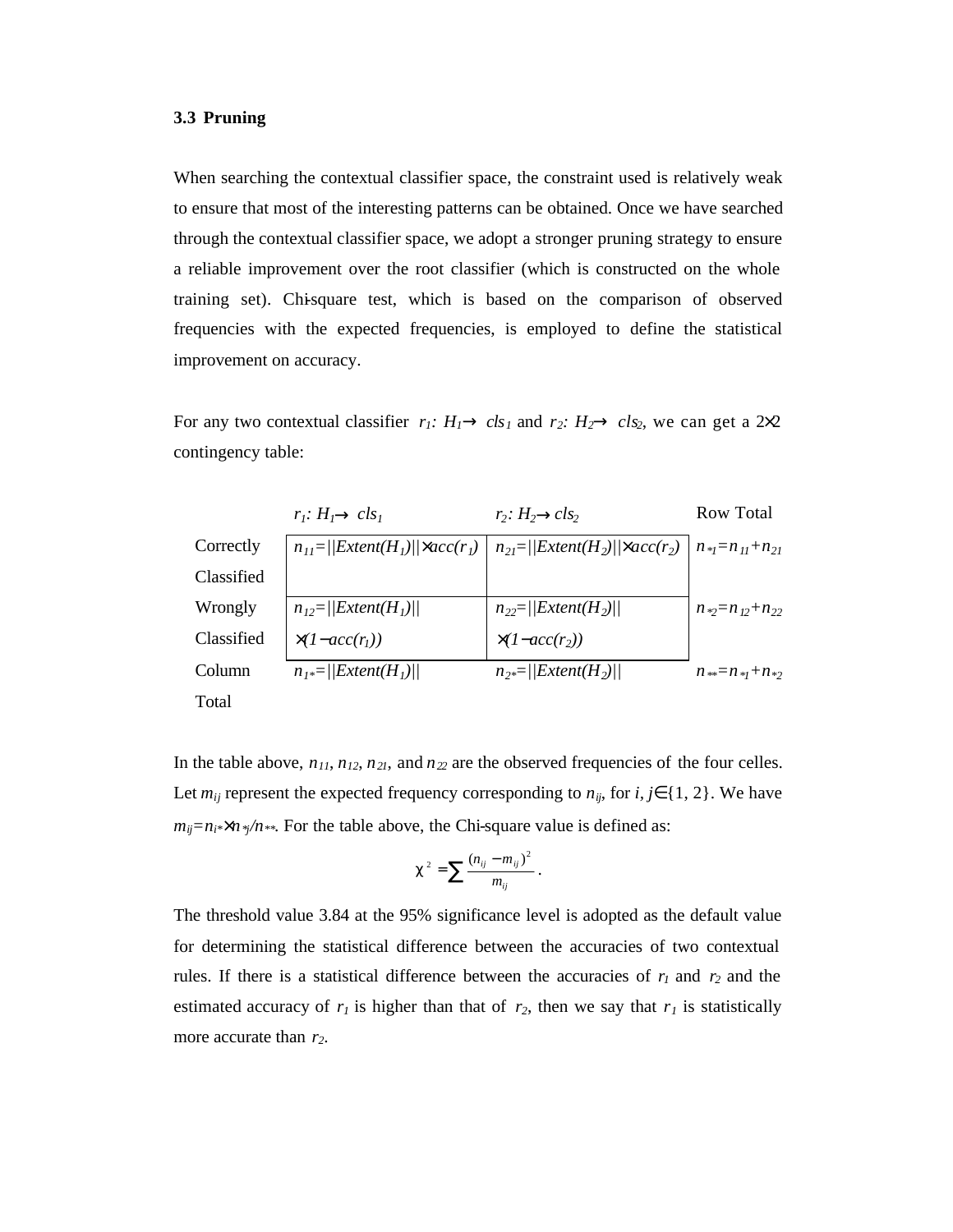In our current implementation, we use a simple strategy to prune the set of contextual rules:

A contextual rule except the root contextual rule will be pruned, if it is not statistically accurate than the root contextual rule.

### **3.4 Using voting to classify new objects**

Given an unseen object *x*, and a composite classifier *R* which is a set of contextual classifier, voting strategy is applied to predict the class. This is accomplished in four steps:

- Step 1. Mark all the contextual classifiers activated by the unseen object. Usually, many classifiers will be activated for a given input object. (line1)
- Step 2. For any two activated contextual rule  $r_1$ :  $H_1 \otimes c s_1$  and  $r_2$ :  $H_2 \otimes c s_2$ , clear the "activated" status of  $r_1$  if *Intent(H<sub>1</sub>)***I** *Intent(H<sub>2</sub>)*. (line 3-5)
- Step 3. For any activated contextual rule  $r<sub>i</sub>$ , if there exists another activated contextual rule  $r_2$  which is statistically more accurate than  $r_1$ , then clear the "activated" status of *r1*. (line 6-8)
- Step 4. Perform majority-voting strategy on the input object using the set of activated rules. When tie occurs, the vote of the contextual classifier with the highest accuracy is used as the tie-breaker. (line 10-18)
	- 1  $R_{active} = \{ r: H \otimes CLS \mid r \mathbf{\hat{I}} R \text{ and } Intent(H) \mathbf{\hat{I}} x \}$
	- 2 **FOR** each contextual rule  $r_I$ :  $H_I \otimes CLS_I \in R_{active}$  **DO**
	- 3 **IF**  $\exists r_2$ :  $H_2 \otimes CLS_2 \hat{\mathbf{I}} R_{active}$  (Intent(H<sub>1</sub>)**I** Intent(H<sub>2</sub>)) **THEN**
	- 4 remove  $r_I$  from  $R_{active}$ ;
	- 5 **ENDIF**
	- 6 **IF**  $\exists$ *r*<sub>2</sub>:  $H$ <sub>2</sub>*®CLS*<sub>2</sub> $\hat{I}$ *R*<sub>*active*</sub>(*r*<sub>2</sub> is statistically more accurate than *r*<sub>*1*</sub>) **THEN**
	- 7 remove  $r_1$  from  $R_{active}$ ;
	- 8 **ENDIF**
	- 9 **ENDFOR**
	- 10 *count*[*i*]=0 for each class *i*;
	- 11 *count* $[r_1(x)]$ ++ for each contextual rule  $r_1 \hat{\mathbf{I}} R_{active}$ ;
	- 12 set *major=maxi{count*[*i*]*}* and *decisions={i|count*[*i*]*=major}*
	- 13 **IF** *||decisions||=*1 **THEN**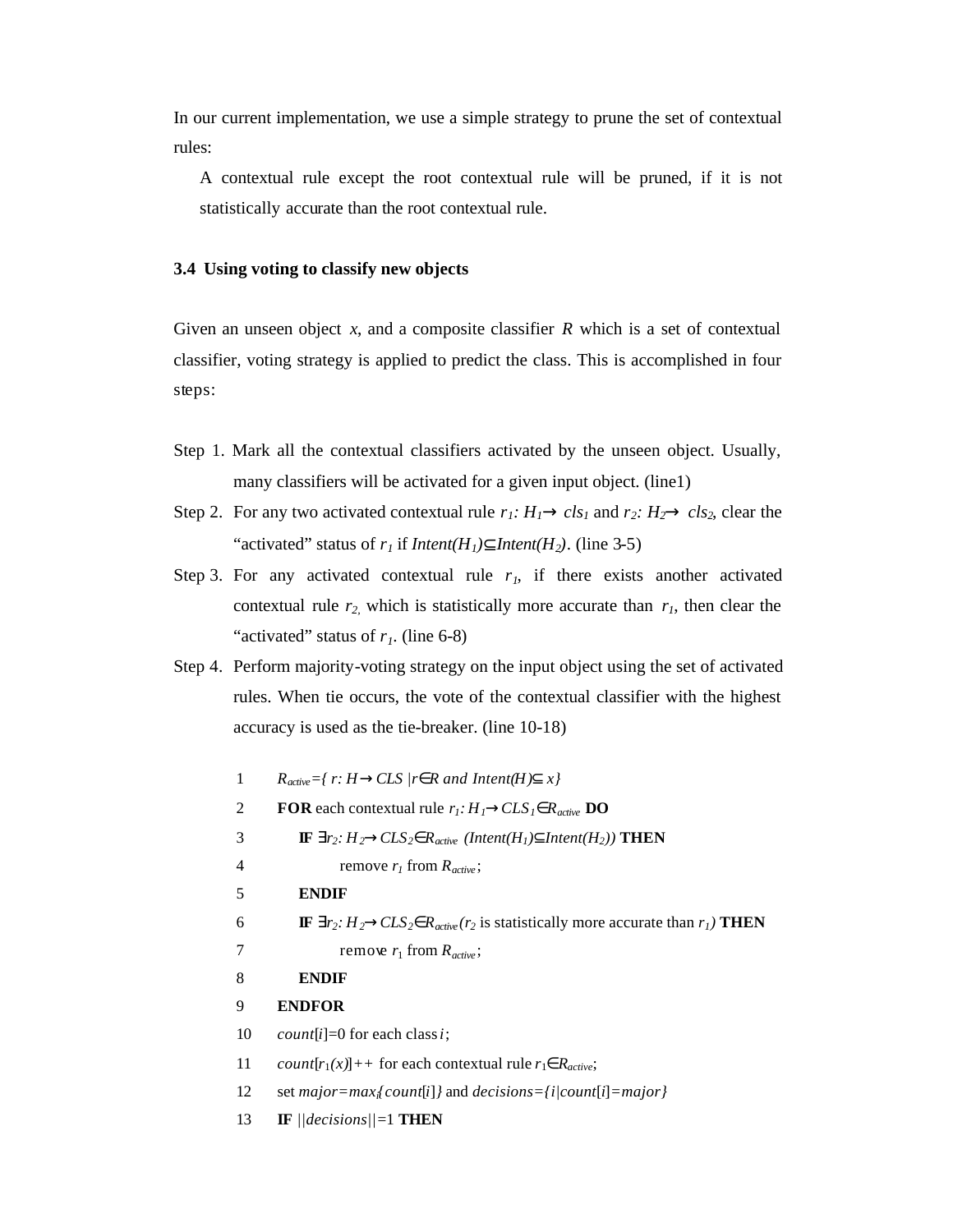- 14 return *decisions*[0] as t he predicted class of *x*;
- 15 **ELSE**
- 16 Let *r<sup>1</sup>* be the contextual rule with the maximal accuracy in *{rÎRactive|r(x)Îdecisions}*;
- 17 return  $r_1(x)$  as the predicted class of *x*;
- 18 **ENDIF**

## **4 Experimental Results**

The concept lattice framework has been implemented as a template class using Visual  $C_{++}$  in Win98 system. The concept lattice template takes a base classifier class as its parameter. For our experiments, we generate two new instantiations of the concept lattice framework: one with Naïve Bayes as the base classifier (CLNB), the other with Nearest Neighbor as base classifier (CLNN).

In our experiments, we use the same 26 datasets from UCI Machine Learning Repository [Merz96] as in [Liu98]. The detailed information about these datasets is listed in Table 1. Since the current version of our algorithm can only deal with nominal attribute, the entropy-based discretization algorithm [Fayyad93] is used for preprocessing.

#### **4.1 Error-rate comparison**

We first compare the accuracy results of the classifiers produced by CLNB and CLNN with those generated by two corresponding base classifiers (Naïve Bayes and Nearest Neighbor), and those generated by three other state-of-art classifiers: NBTree [kohavi96] (a state-of-art of hybrid classifier which improves the accuracy of naïve bayes classifier significantly), CBA [Liu98] (a classifier based on association rules), and C4.5Rules (Release 8). The error rates of the different algorithms on the experimental domains are listed in Table 2. All the error rates are obtained through 10-fold cross validation. We use the same training/test set split for all the classification methods in the experiments.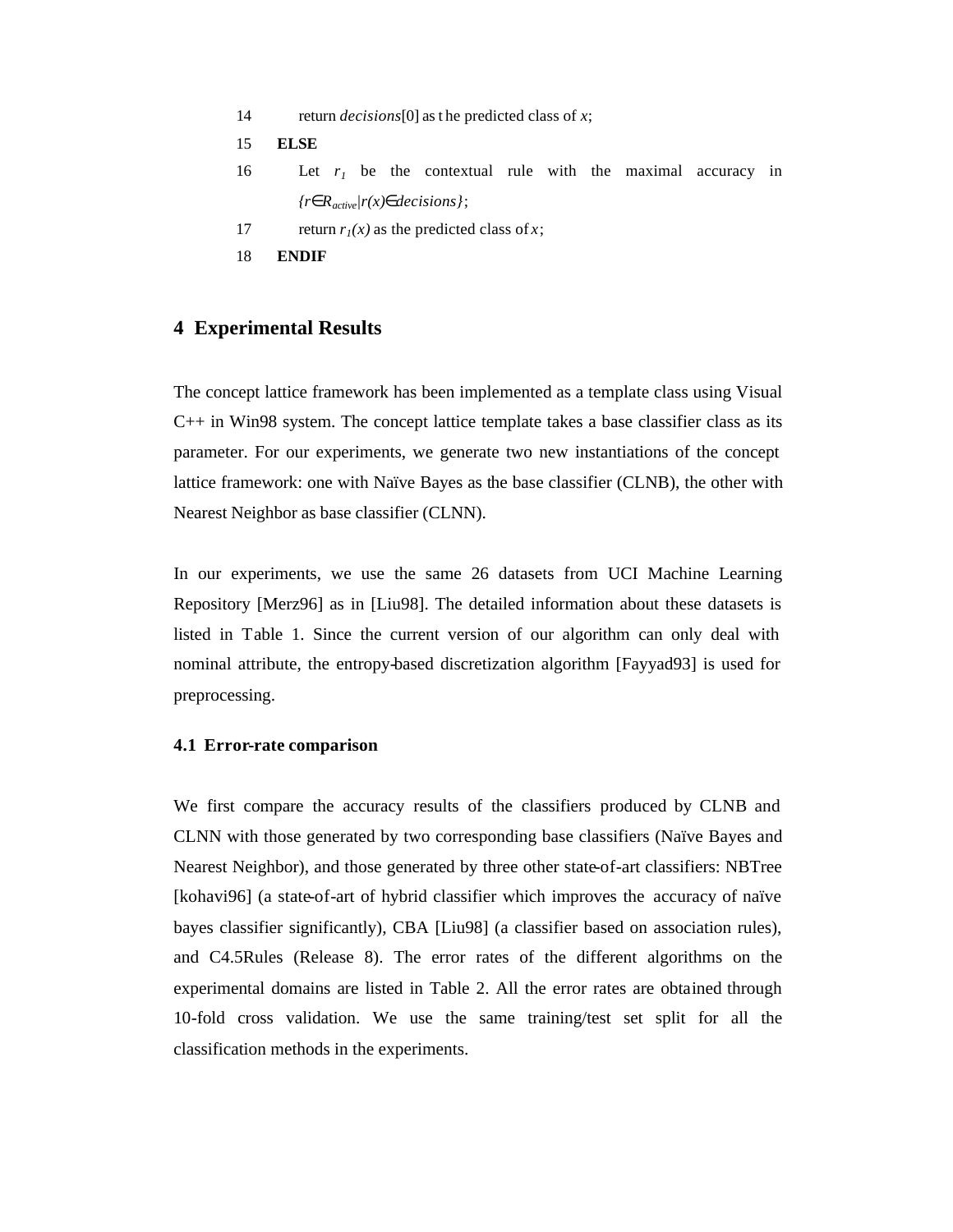From the 26 data sets, it is clear that CLNB and CLNN produce more accurate classifiers than Naïve Bayes and Nearest Neig hbor respectively. On average, the accuracy increases from 83.7% for Naïve Bayes to 86.4% for *CLNB*, and from 80.5% for Nearest Neighbor to 84.4% for CLNN. The average error rate of CLNB is also 2.4% lower than that of NBTree, 1.6% lower than CBA, and 3.1% lower than C4.5Rules.

| <b>Dataset</b>   | No.<br><b>Attrs</b> | No.<br><b>Classes</b> | <b>Size</b> | <b>Dataset</b> | N <sub>o</sub><br><b>Atrs</b> | No.<br><b>Classes</b> | <b>Size</b> |
|------------------|---------------------|-----------------------|-------------|----------------|-------------------------------|-----------------------|-------------|
| anneal           | 38                  | 6                     | 798         | australian     | 14                            | 2                     | 690         |
| auto             | 25                  | 7                     | 205         | breast-w       | 10                            | $\overline{c}$        | 699         |
| cleve            | 13                  | $\overline{2}$        | 303         | <b>CTX</b>     | 15                            | 2                     | 690         |
| diabetes         | $\overline{8}$      | $\overline{2}$        | 768         | german         | 20                            | $\overline{2}$        | 999         |
| glass            | 9                   | 7                     | 214         | heart          | 13                            | $\overline{2}$        | 270         |
| hepatitis        | 19                  | $\overline{2}$        | 155         | horse          | 22                            | 2                     | 368         |
| hypo             | 25                  | $\overline{2}$        | 3163        | ionosphere     | 34                            | $\overline{2}$        | 351         |
| iris             | 4                   | 3                     | 150         | labor          | 16                            | 2                     | 57          |
| led <sub>7</sub> | 7                   | 10                    | 3200        | lymph          | 18                            | $\overline{4}$        | 148         |
| pima             | 8                   | $\overline{2}$        | 768         | sick           | 29                            | $\overline{2}$        | 2800        |
| sonar            | 60                  | $\overline{2}$        | 229         | tic-tac-toe    | 9                             | $\overline{2}$        | 958         |
| vehicle          | 18                  | $\overline{4}$        | 846         | waveform       | 21                            | 3                     | 5000        |
| wine             | 13                  | 3                     | 178         | Z <sub>0</sub> | 16                            | 7                     | 101         |

Table 1: Datasets used.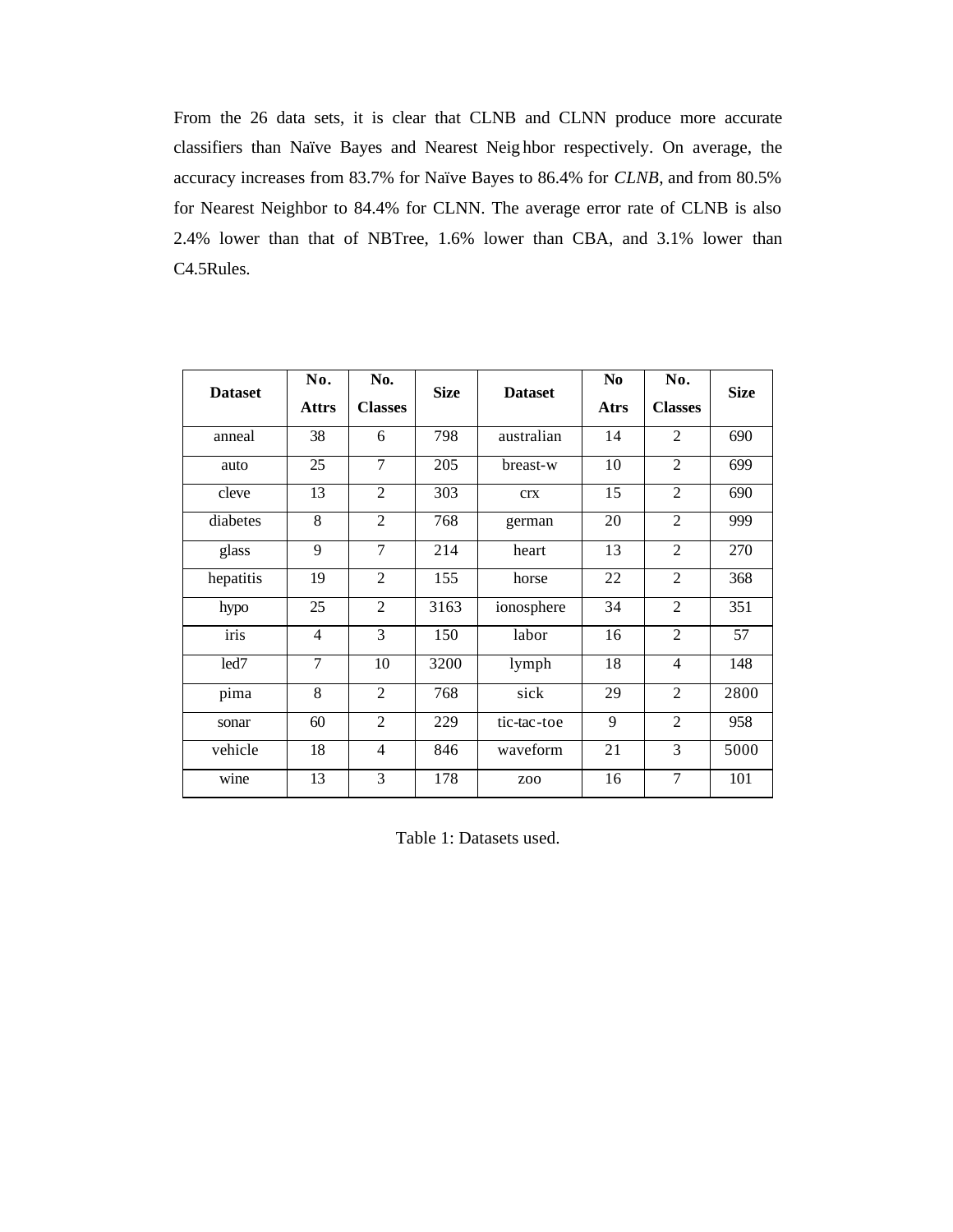| <b>Dataset</b> | <b>NBTree</b> | $\overline{\text{CBA}}$ | <b>C4.5Rules</b> | $\overline{\text{NB}}$ | <b>CLNB</b> | $\overline{\text{NN}}$ | <b>CLNB</b> |
|----------------|---------------|-------------------------|------------------|------------------------|-------------|------------------------|-------------|
| anneal         | 1.0           | 2.1                     | 5.2              | 1.6                    | 1.4         | 1.3                    | 1.1         |
| australian     | 14.5          | 14.6                    | 15.3             | 14.1                   | 14.6        | 20.7                   | 15.5        |
| auto           | 22.8          | 19.9                    | 19.9             | 27.7                   | 20.5        | 26.3                   | 19.9        |
| breast-w       | 2.6           | 3.7                     | 5.0              | 2.4                    | 3.1         | 3.9                    | 3.4         |
| cleve          | 19.1          | 17.1                    | 21.8             | 18.1                   | 16.8        | 23.1                   | 16.8        |
| crx            | 14.2          | 14.6                    | 15.1             | 14.5                   | 13.5        | 21.4                   | 15.2        |
| diabetes       | 24.1          | 25.5                    | 25.8             | 24.1                   | 23.3        | 33.3                   | 33.2        |
| german         | 24.5          | 26.5                    | 27.7             | 24.5                   | 26.5        | 33.5                   | 25.5        |
| glass          | 28.0          | 26.1                    | 31.3             | 28.5                   | 26.6        | 32.7                   | 31.3        |
| heart          | 17.4          | 18.1                    | 19.2             | 18.1                   | 16.7        | 20.4                   | 22.6        |
| hepatitis      | 11.7          | 18.9                    | 19.4             | 15.6                   | 17.5        | 17.5                   | 15.6        |
| horse          | 18.7          | 17.6                    | 17.4             | 21.7                   | 18.2        | 26.9                   | 19.6        |
| hypo           | 1.0           | 1.0                     | 0.8              | 1.8                    | 1.4         | 1.5                    | 1.5         |
| ionosphere     | 12.0          | 7.7                     | 10.0             | 10.5                   | 8.8         | 13.1                   | 8.0         |
| iris           | 7.3           | 5.3                     | 4.7              | 5.3                    | 5.3         | 6.0                    | 5.3         |
| labor          | 12.3          | 13.7                    | 20.7             | 5.0                    | 5.0         | 5.0                    | 5.0         |
| led7           | 26.7          | 28.1                    | 26.5             | 26.7                   | 26.8        | 53.8                   | 53.8        |
| lymph          | 17.6          | 22.1                    | 16.5             | 19.0                   | 21.0        | 25                     | 16.9        |
| pima           | 24.9          | 27.1                    | 24.5             | 24.5                   | 27.2        | 29.8                   | 30.1        |
| sick           | 22.1          | 2.8                     | 1.5              | 4.2                    | 2.9         | 3.4                    | 3.4         |
| sonar          | 22.6          | 22.5                    | 29.8             | 21.6                   | 4.8         | 1.4                    | 1.4         |
| tic-tac-toe    | 17.0          | 0.4                     | 0.6              | 30.1                   | 4.1         | 37.9                   | 5.2         |
| vehicle        | 29.5          | 31                      | 27.4             | 40.0                   | 27.3        | 43.0                   | 30.1        |
| waveform       | 16.1          | 20.3                    | 21.9             | 19.3                   | 15.8        | 20.6                   | 17.1        |
| wine           | 2.8           | 5.0                     | 7.3              | 1.7                    | 1.7         | 2.3                    | 2.3         |
| ZOO            | 5.9           | 3.2                     | 7.8              | 3.9                    | 3.9         | 3.9                    | 3.9         |
| Average        | 16.0          | 15.2                    | 16.7             | 16.3                   | 13.6        | 19.5                   | 15.5        |

Table 2: Error rates (%) of  $\rm CL_{\rm NB},$   $\rm CL_{\rm NN},$  NB, NN, C4.5, CBA and NBTree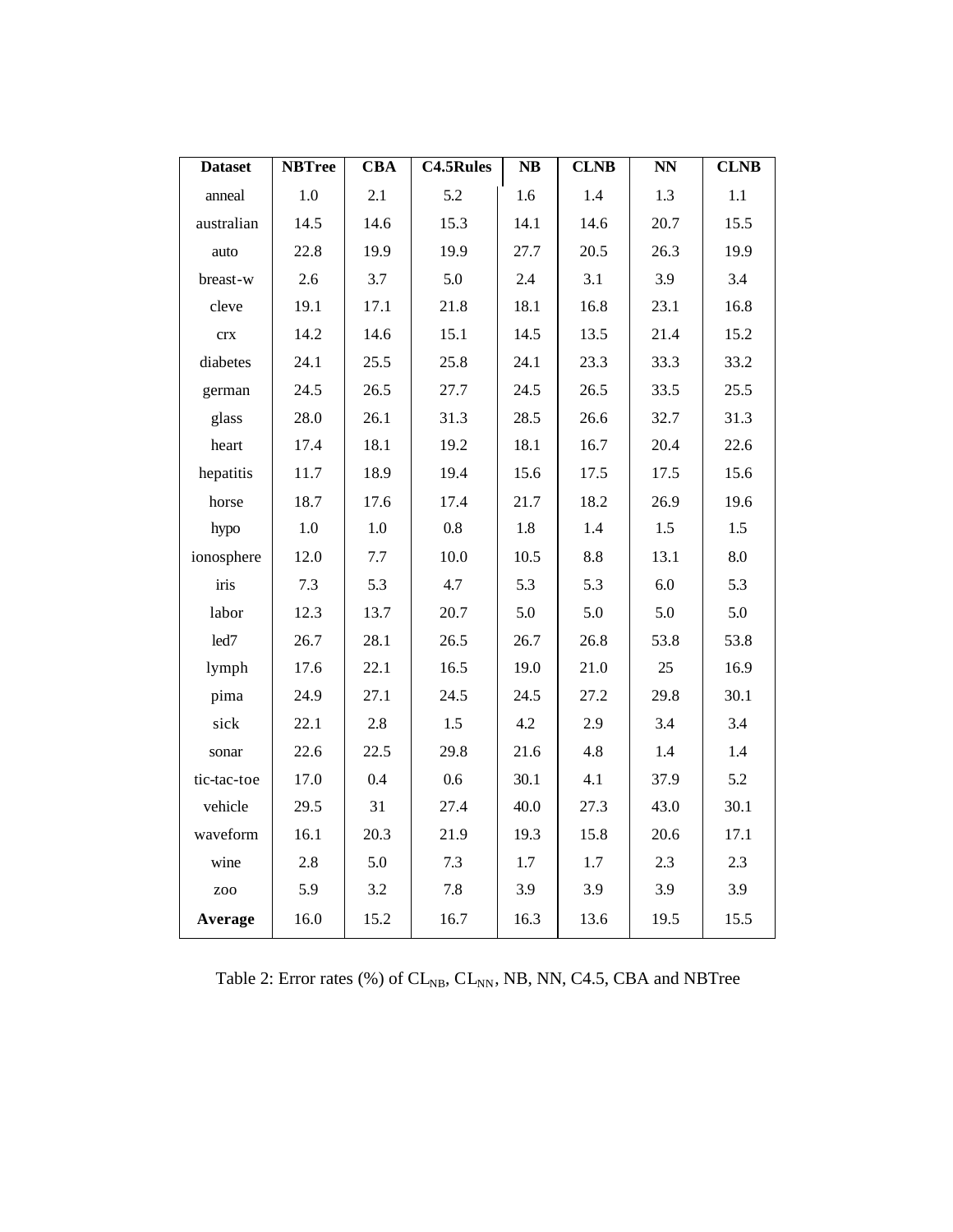#### **4.2 Computational Requirements**

To give an idea of the computational requirements of CLNB and CLNN, four measurements are used:

(1) running time for training (in second);

(2) running time for testing (in second);

(3) number of contextual rules generated before pruning; and

(4) number of contextual rules generated after pruning;

The results of our experiments are listed in Table 3. All the values are averaged over ten folds.

We discovered an important fact from Table 2 and Table 3: for those datasets with more than 50 contextual rules after pruning, the average accuracy improvement of CLNB over NB is 6.3% (on 11 datasets), and the average accuracy improvement of CLNN over NN is 7.9% (on 11 datasets). On the contrary, for the datasets with less than 50 contextual rules after pruning, the average accuracy improvement of CLNB over NB is only 0.03% (on 15 datasets), and the average accuracy improvement of CLNN over NN is 1.12% (on 15 datasets).

Clearly, in our experiments, the accuracy improvement of composite classifier over corresponding base classifier is mainly caused by those data sets with more contextual classifiers generated after pruning.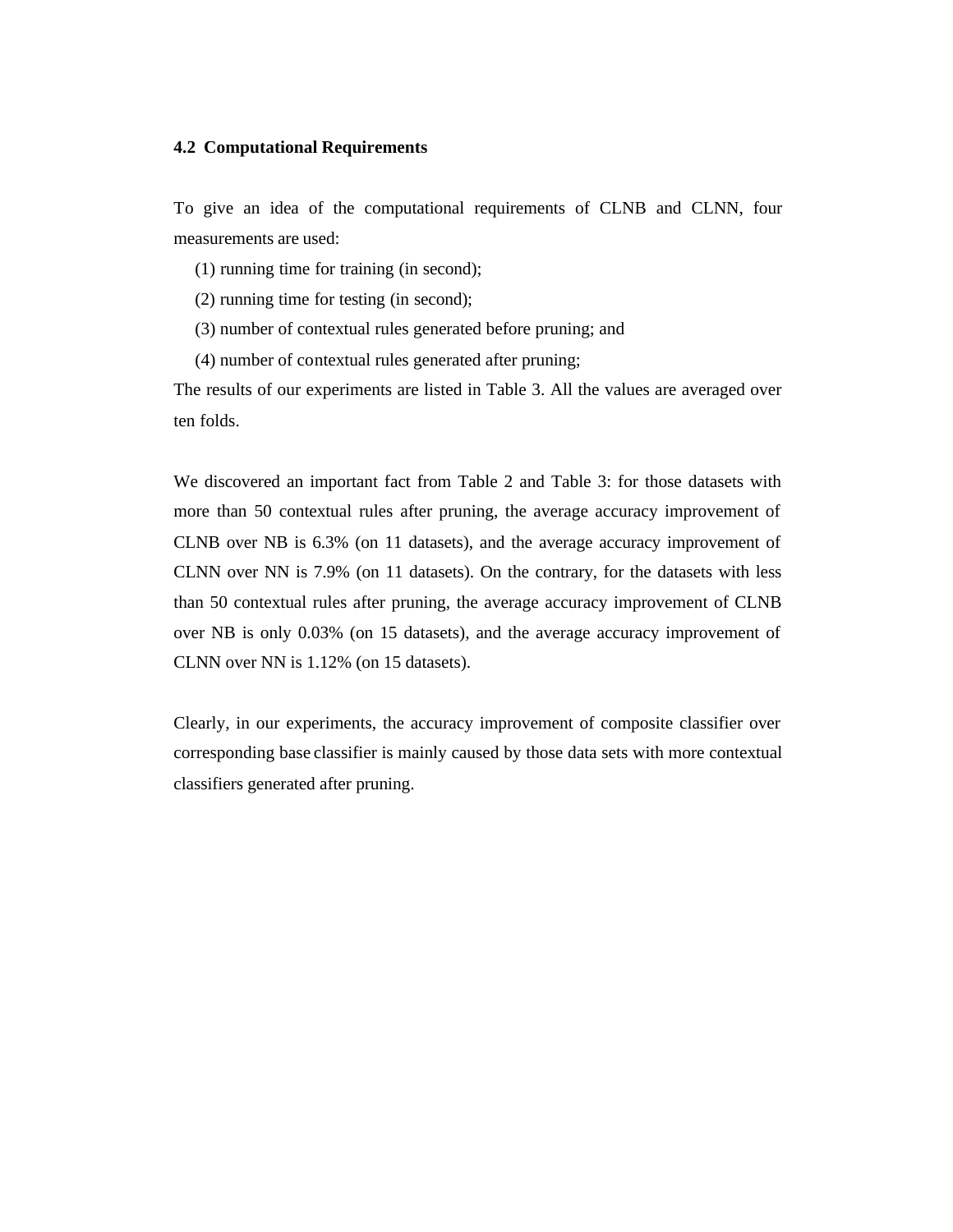|             | <b>CLNB</b>  |              |       |                  | <b>CLNN</b>  |              |                  |                  |
|-------------|--------------|--------------|-------|------------------|--------------|--------------|------------------|------------------|
| Dataset     | no. nodes    |              |       | running time     |              | no. nodes    | running time     |                  |
|             | bef.         | aft.         | for   | for              | bef.         | aft.         | for              | for              |
|             | pru          | pru.         | bld.  | clss.            | pru          | pru          | bld.             | class.           |
| anneal      | 15.9         | 3.5          | 1.685 | 0.06             | 16.5         | 1.8          | 2.258            | 0.16             |
| australian  | 243          | 75.9         | 1.336 | 0.17             | 867.6        | 557.2        | 3.866            | 0.93             |
| auto        | 310.1        | 61.6         | 2.481 | 0.06             | 121.8        | 37.9         | 0.933            | 0.16             |
| breast-w    | 14.8         | 6.5          | 0.126 | $\overline{0}$   | 17           | 9.9          | 0.23             | $\overline{0}$   |
| cleve       | 202.2        | 44.1         | 0.48  | $\boldsymbol{0}$ | 254.5        | 109.2        | 0.532            | 0.22             |
| <b>CTX</b>  | 280.2        | 86.3         | 1.565 | 0.11             | 712.7        | 456.1        | 3.333            | 0.83             |
| diabetes    | 35.7         | 25.6         | 0.159 | $\boldsymbol{0}$ | 38.5         | 26.7         | 0.303            | 0.18             |
| german      | 591.4        | 392.8        | 4.107 | 0.42             | 1747         | 1482         | 8.825            | 2.3              |
| glass       | 24.7         | 5.6          | 0.084 | $\boldsymbol{0}$ | 15.5         | 8.6          | 0.07             | 0.06             |
| heart       | 107.2        | 25.2         | 0.263 | $\boldsymbol{0}$ | 114.2        | 49.7         | 0.224            | 0.05             |
| hepatitis   | 178.4        | 43.8         | 0.718 | $\boldsymbol{0}$ | 88.1         | 21.7         | 0.355            | 0.06             |
| horse       | 1033         | 150.9        | 4.641 | 0.28             | 1868         | 1293.4       | 7.531            | 2.19             |
| hypo        | 29.5         | 15.1         | 3.558 | 0.51             | 22.8         | 10.1         | 11.99            | 5.22             |
| ionosphere  | 309.7        | 19.6         | 3.631 | 0.05             | 375.7        | 201.6        | 3.082            | 1.09             |
| iris        | 2.3          | $\mathbf{1}$ | 0.006 | $\boldsymbol{0}$ | 2.7          | 1.3          | 0.006            | $\boldsymbol{0}$ |
| labor       | $\mathbf{1}$ | $\mathbf{1}$ | 0.01  | $\boldsymbol{0}$ | $\mathbf{1}$ | 1            | $\mathbf{0}$     | $\mathbf{0}$     |
| led7        | 142.2        | 119          | 3.114 | 0.28             | 92.9         | 89.4         | 22.98            | 1.56             |
| lymph       | 95.4         | 4.1          | 0.378 | $\boldsymbol{0}$ | 69.6         | 14.4         | 0.229            | $\overline{0}$   |
| pima        | 32.8         | 22.2         | 0.122 | 0.11             | 36.5         | 22.2         | 0.299            | 0.05             |
| sick        | 94.3         | 78.3         | 6.484 | 0.58             | 55           | 47.8         | 11.06            | 3.23             |
| sonar       | 721.2        | 99.8         | 7.878 | 0.36             | 989.3        | 448.7        | 7.332            | 1.22             |
| tic-tac-toe | 376.9        | 287.8        | 0.713 | 0.18             | 447.2        | 382.1        | 0.957            | 0.16             |
| vehicle     | 1413         | 1282         | 12.92 | 1.95             | 1478         | 1369.5       | 12.32            | 2.47             |
| waveform    | 154.5        | 134.3        | 10.98 | 1.05             | 459.9        | 332.9        | 24.72            | 5.27             |
| wine        | $\mathbf{1}$ | 1            | 0.005 | $\boldsymbol{0}$ | $\mathbf{1}$ | $\mathbf{1}$ | $\boldsymbol{0}$ | $\boldsymbol{0}$ |
| ZOO         | 3            | $\mathbf{1}$ | 0.012 | $\boldsymbol{0}$ | $\,1\,$      | $\mathbf{1}$ | $\boldsymbol{0}$ | $\boldsymbol{0}$ |
| Average     | 246.6        | 114.9        | 2.594 | 0.237            | 380.5        | 268.4        | 4.742            | 1.051            |

|  | Table 3: Computational Requirements |
|--|-------------------------------------|
|  |                                     |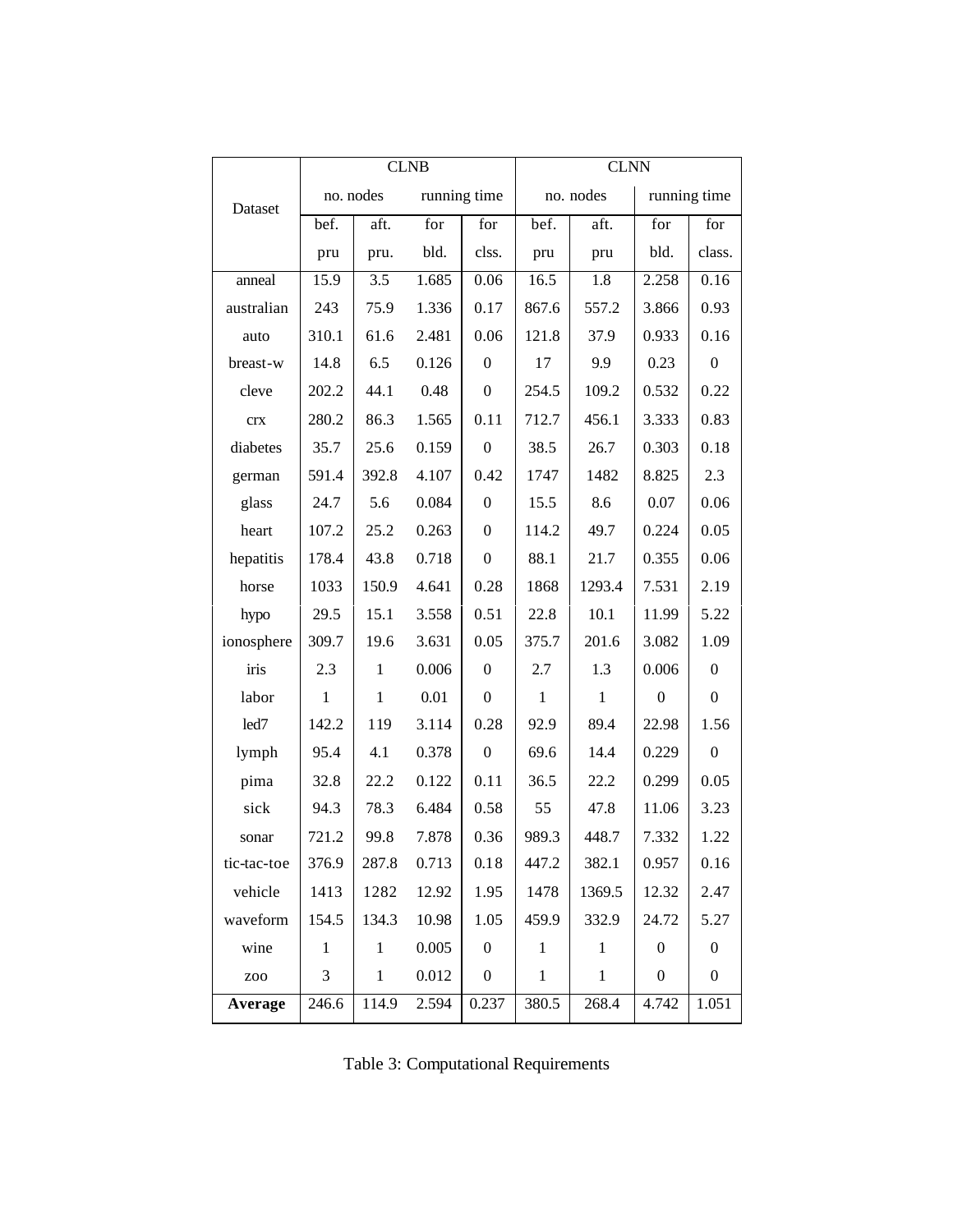# **5 Conclusion and Future Work**

In this paper, we have presented an algorithm framework for integrating base classifier into concept node of concept lattice. The algorithm framework is realized in the form of two novel hybrid classification methods, CLNB and CLNN using two simple classification methods, Naïve Bayes and Nearest Neighbor, respectively. Experimental results on 26 datasets indicate that both the hybrid classification methods perform better than their corresponding base dassifiers and CLNB even outperforms state-of-the-art classifiers. Future research work includes looking into different approach for probability estimation, such as the smoothed estimation for parameter used in [Friedman97], to improve the Naïve Bayes probability estimation based on count information; and investigate on the use of detailed voting information to classify a test example. For example, if we consider all the evidences of the votes from contextual classifiers, we may be able to use some techniques (like evidence theory) to accumulate the collected evidence. This may result in an improvement of the performance of our algorithms.

# **References**

- [Aha97] D. W. Aha. Lazy Learning, Kluwer Academic Publishers, 1997.
- [Blanzieri99] E. Blanzieri, and F. Ricci. A minimum risk metric for nearest neighbor classification. in Proceedings of the Sixteenth International Conference on Machine Learning (ICML99), Bled, Slovenia, June 1999.
- [Breiman96] L. Breiman. Bagging predictors. Machine Learning, Vol 24, pag es 123-140, 1996.
- [Dasarathy91] B. Dasarathy (Ed.). Nearest Neighbor (NN) norms: NN pattern classification techniques. IEEE Computer Society Press, 1991
- [Domingos97]P. Domingos, and M. Pazzani. On the optimality of the simple bayesian classifier under zero-one loss. Machine Learning, 1997, 29: 103-130
- [Duda73] R. Duda, P. Hart. Pattern Classification and Scene Analysis. New York: John Wiley &Sons, 1973.
- [Fayyad93] U. M. Fayyad and K. B. Irani. Multi-inteval discretization of continuous-valued attributes for classification learning. IJCAI-93, pp. 1022-1027